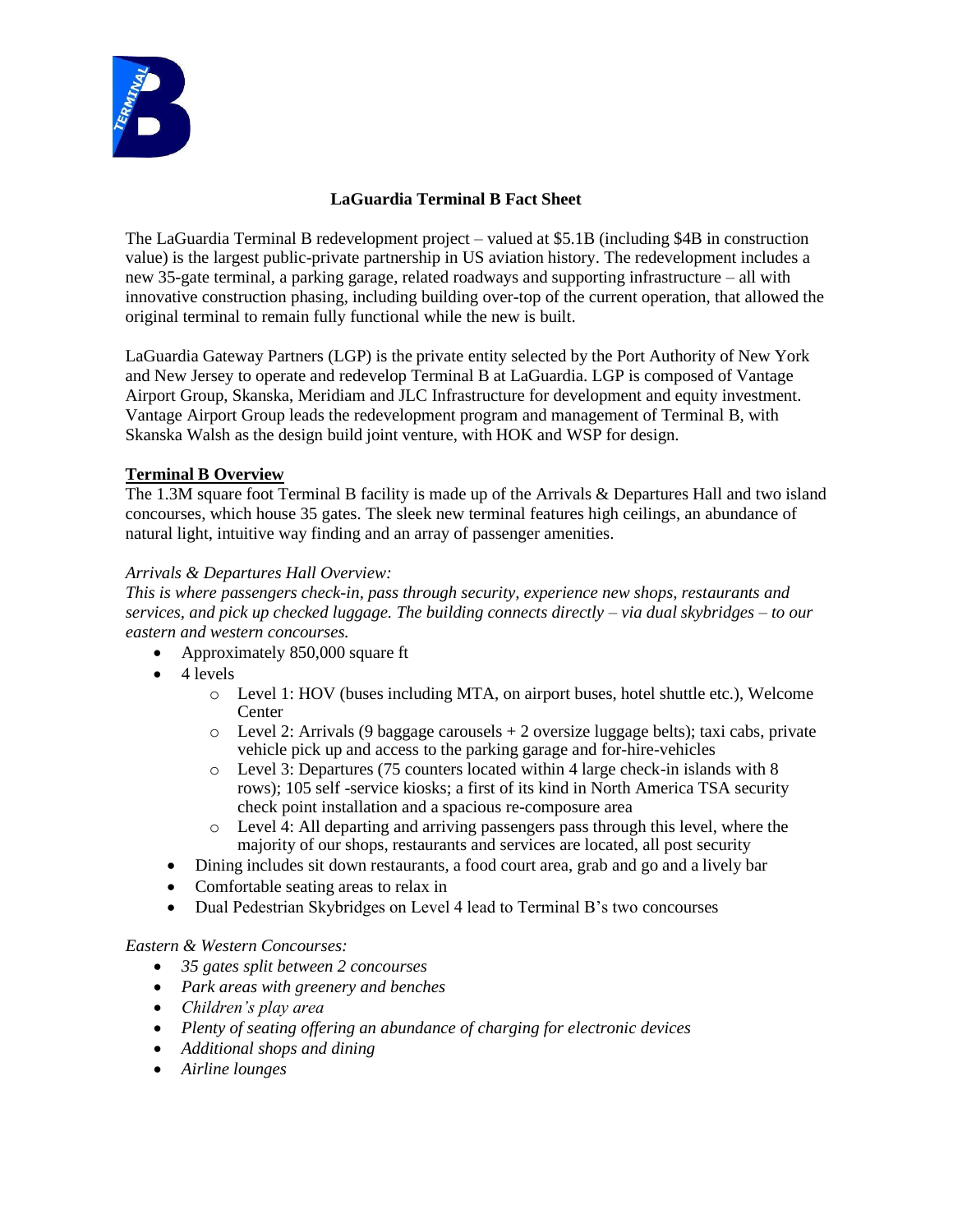

#### *Restrooms*

- Spacious and thoughtfully designed restrooms:
	- o Over sink shelves to keep belongings dry
		- o Large stalls that allow passengers to easily maneuver with their luggage
		- o Designed to be as hands free as possible passengers don't need to touch a door handle, flush valve, soap dispenser, faucet or towel dispenser when using the facilities, helping to avoid germs
- Dedicated family restrooms and nursing mother's rooms
- Two pet relief areas

#### *Roadways*

• We're building eight miles of roadway and 20 bridges throughout the airport

#### *Airlines*

- Air Canada, American Airlines, Southwest Airlines and United Airlines operate all of their ticket counters and baggage claim from the new Arrivals & Departures Hall. JetBlue also operates all of their LGA flights – with the exception of Boston – from Terminal B.
- Terminal B is a common use facility, which increases operational efficiency
- Airlines will consistently operate from the same counters, gates, and baggage belts.
	- o However, during irregular operations, if needed, we have the flexibility to allocate additional or alternate ticket counters, gates or baggage belts to the airline to help support the operation
- There is also a common use group check-in desk that airlines can reserve as needed on Level 1 to help process large groups

## **Skybridges**

- Conceived by Vantage Airport Group and designed by HOK, the new Terminal B was built *over top* the original terminal building thanks to the inclusion of dual skybridges. This innovative approach allowed the original building to remain operational during construction and its design provides
- The taxiway under the eastern skybridge is now operational and the western taxiway will open in 2022
- LaGuardia is the only airport in the world to have dual pedestrian bridges
- Passengers can watch aircraft taxi underneath their feet as they cross the skybridge, and the western bridge offers views of the iconic Manhattan skyline
- The eastern skybridge is 430' long and the highest part of the bridge is 97' above the taxiway
- The distance between the taxiway and the eastern pedestrian bridge floor is 66', with the airplaneclearance height at 57'

#### **Guest Experience**

- Unlike the original terminal, nearly all of the shops, restaurants and services are located post-security
- The Arrivals & Departures Hall features 21 shops and restaurants
- Order food from Terminal B restaurants for pick up or delivery, through our partnership with Grab
- B-FAST, exclusively available at LaGuardia Terminal B, offers passengers an express pass for purchase to skip to the front of the security line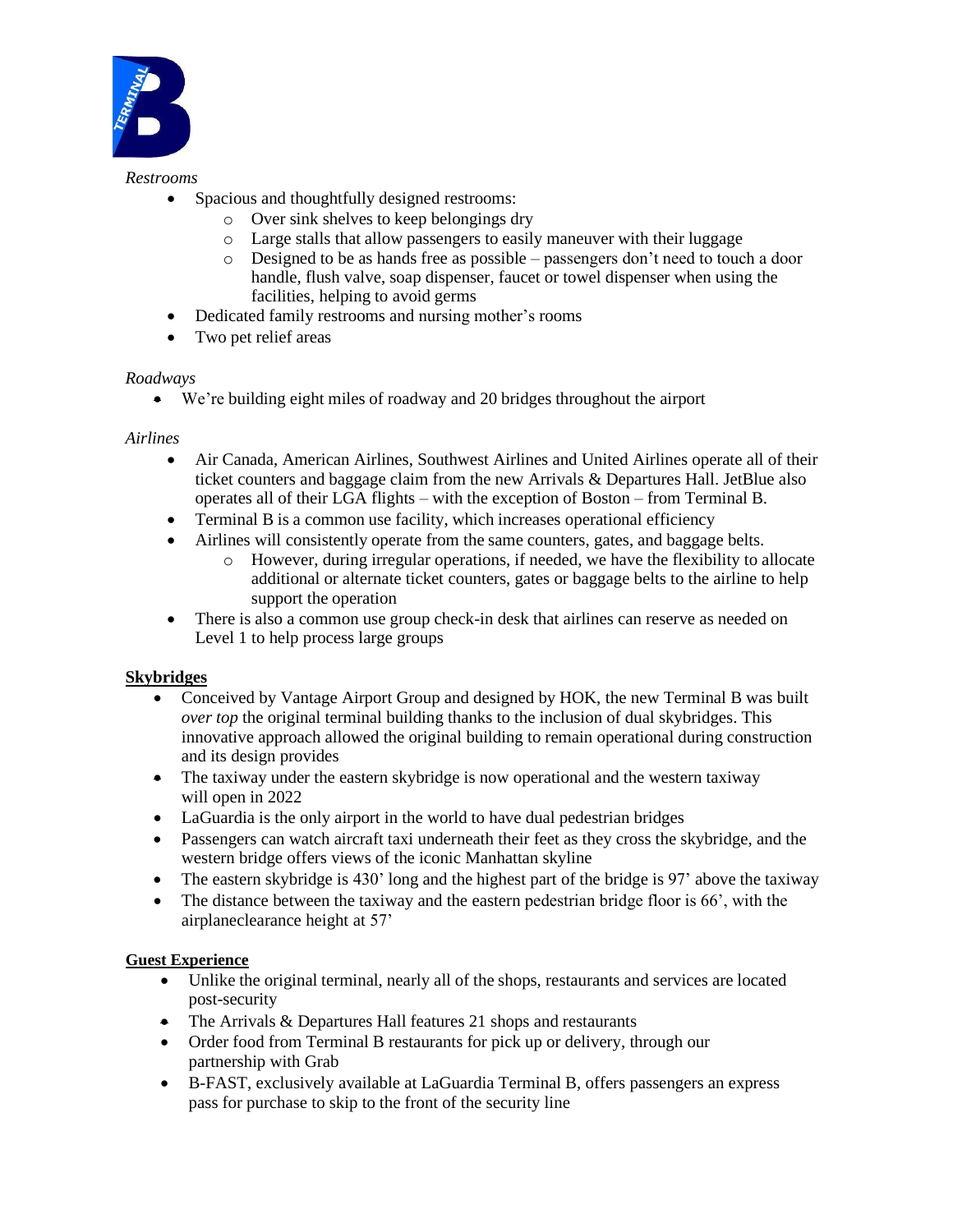

• Meet and Greet Service through partnership with Air General

## **Shops, Dining and Lounges**

*The new Terminal B has more than X shops and dining options, representing the best of NYC as well as top national brands. These include:*

#### *Dining:*

- Dunkin' Donuts: Terminal B runs on Dunkin'! Enjoy Dunkin's original blend of premium coffee as well as freshly baked donuts, breakfast sandwiches and packaged snacks, salads, yogurts and fruit
- Shake Shack: A modern day "roadside" burger stand. Founded by revered New York restaurateur Danny Meyer, it has since grown from a humble New York burger stand into a global phenomenon
- La Chula: La Chula brings authentic 5 star quality Mexican food by Chef Julian Medina and redefines what quick-serve Mexican dining looks like
- Eli's Essentials: Loyal New York gourmands know Eli Zabar is a name synonymous with only the very best, highest quality products. At Terminal B, fans can grab their favorite Eli's sandwich, bagel or pastry fix to go, and enjoy his artisanal treats while sitting at the gate, on the plane or anywhere in-between
- Mulberry Street: Created by Marc Forgione, Mulberry Street, the first full-service restaurant and bar to open in Terminal B, brings the best of this hometown gastronaut's critically acclaimed plates and serves them in a wholly engaging, casual meets culinary chef-led dining experience
- Spirit and Bell: A brand created specifically for Terminal B by one of New York's most influential hospitality teams, Spirit and Bell serves up a full-service wine and cocktail bar which features one of the world's best cocktail menus
- Brooklyn Diner: Celebrating the borough of Brooklyn's diverse culinary history with classic American dishes that have a distinct ethnic personalities and dishes that define America's melting pot cuisine, Brooklyn Diner features scratch-made specialties including house-cured hot pastrami, chicken pot pie and double-fisted hamburgers, as well as tacos, burritos, frankfurters and pasta
- Dos Toros Taqueria: New York City's original mission-style taqueria, serving burritos, tacos, bowls and salads made from scratch, using only fresh ingredients and naturally raisedmeats.
- Junior's Restaurant and Cheesecake: Originally opened in the heart of Brooklyn in 1950, over 65 years and three generations later, Junior's continues to be the epitome of New York comfort food. Serving sliced deli sandwiches, hot Reubens, juicy burgers, fresh cut fries, hearty breakfasts, and of course the best cheesecake in the world!
- Sweetleaf: The feel good, taste good, be good choice, an interactive concept centered around healthy and fresh items. Serving chef inspired salads, wraps, grain bowls, smoothiesand fresh juices, using only the highest quality ingredients
- Wendy's: Dig into a classic Wendy's single, double or triple. Spice things up with some zesty chili. Or grab a signature garden-fresh salad. Whatever you do, don't forget the Frosty!

## *Shops & Services*

• The Bowery Shops: Enjoy 15,000 sq. feet of a world-class, New York-centric shopping experience that connects travelers to an array of iconic brands as well as state-of-the-art experiences that pay homage to the city's rich history and cultural diversity. Rotating pop-up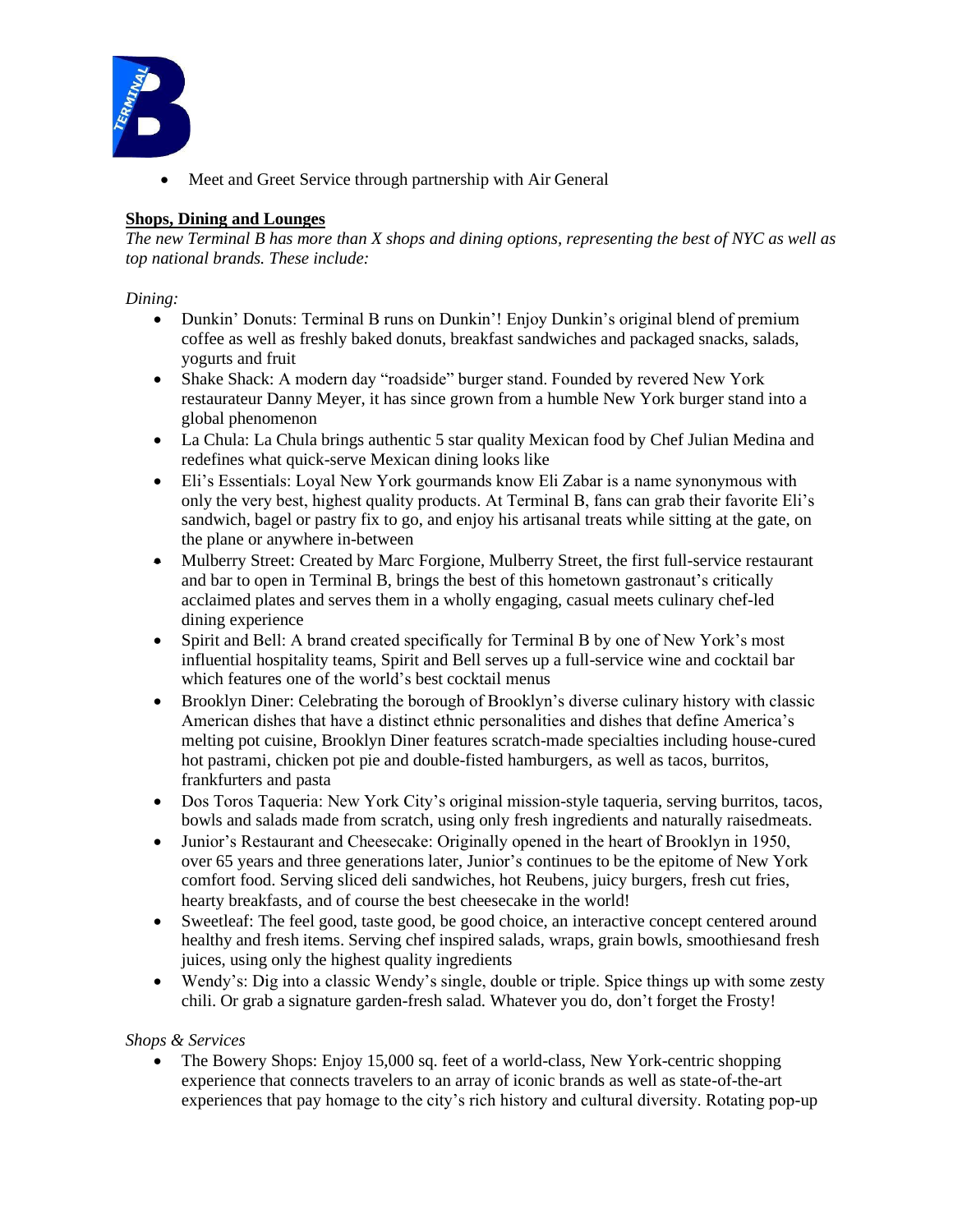

shops will feature unparalleled sensory experiences designed to enhance the customer journey and give travelers first-hand access to an endless assortment of products and services

- The Dean: A 5,000-square-foot, fashion-forward men's emporium featuring bespoke products and services designed for the discerning business traveler. Featured brands includeHerschel, Hugo Boss, Kiehl's, LaCoste, Mizzen + Main, Rhone, Shinola, The Art of Shaving, TUMI, Vince Camuto, and more
- FAO Schwarz: The first airport concept of the iconic toy store is conveniently located next to Terminal B's children's play area, offering an unparalleled selection of extraordinary toys that have enchanted generations and cultivated a loyal clientele
- MAC Cosmetics: A beauty brand with a NYC headquarters that has become the world's leading professional makeup authority
- Be Relax Spa: Take a moment to relax before your flight with wellness and beauty services. We offer massages, nail care, and more
- InMotion: A traveler's top destination for electronics on the go
- WHSmith: Powered by Amazon's Just Walk Out technology, this store offers everyday travel must-haves in a convenient, checkout-free environment

## *Lounges*

- Beautiful and spacious new airline lounges include American's Admirals Club, Air Canada's Maple Leaf Lounge, and the United Club
- American Express Centurion Lounge, which has doubled their footprint from the original terminal

## **Art & Water Feature**

## *Public Art*

LaGuardia Gateway Partners has partnered with the New York based nonprofit Public Art Fund to bring 4 permanent public art commissions by some of the world's leading artists tothe new Terminal B. The art expresses the creative spirit of New York and was conceived specifically for the new Terminal B:

- Sarah Sze's *Shorter than the Day*
	- o This monumental sculpture by artist Sarah Sze evokes the passage of time through an intricate constellation of photographs. Hundreds of images form a mirage-like sphere that appears to float in midair. Each photograph captures a snapshot of the sky above New York City taken over the course of one day. Collectively, they charta cyclical journey from the pale yellow of dawn to the bright blues of daylight, through sunset's dusky orange, and midnight's violet. Like the Earth, Sze's globe is fragile and gradually reveals more of itself as we circle it. *Shorter Than the Day* is ameditation on permanence and transience that embodies the essence of the Emily Dickinson poem for which it is named. Sze gives form to the idea expressed in the poem's evocative line: "We passed the Setting Sun / Or rather – He passed us."
- Laura Owens'  $I^{\bullet} N Y$ 
	- o Laura Owens' tiled mosaic mural considers every curve, corner, and plane of the airport's largest interior wall, transforming it into a celebration of New York City. Against a brilliant blue sky filled with illustrative clouds, Owens depicts dozens oficonic images in a motif that evokes the potential New York City conjures in the public imagination. Representing the city's historic public artworks, treasured landmarks, popular snacks, and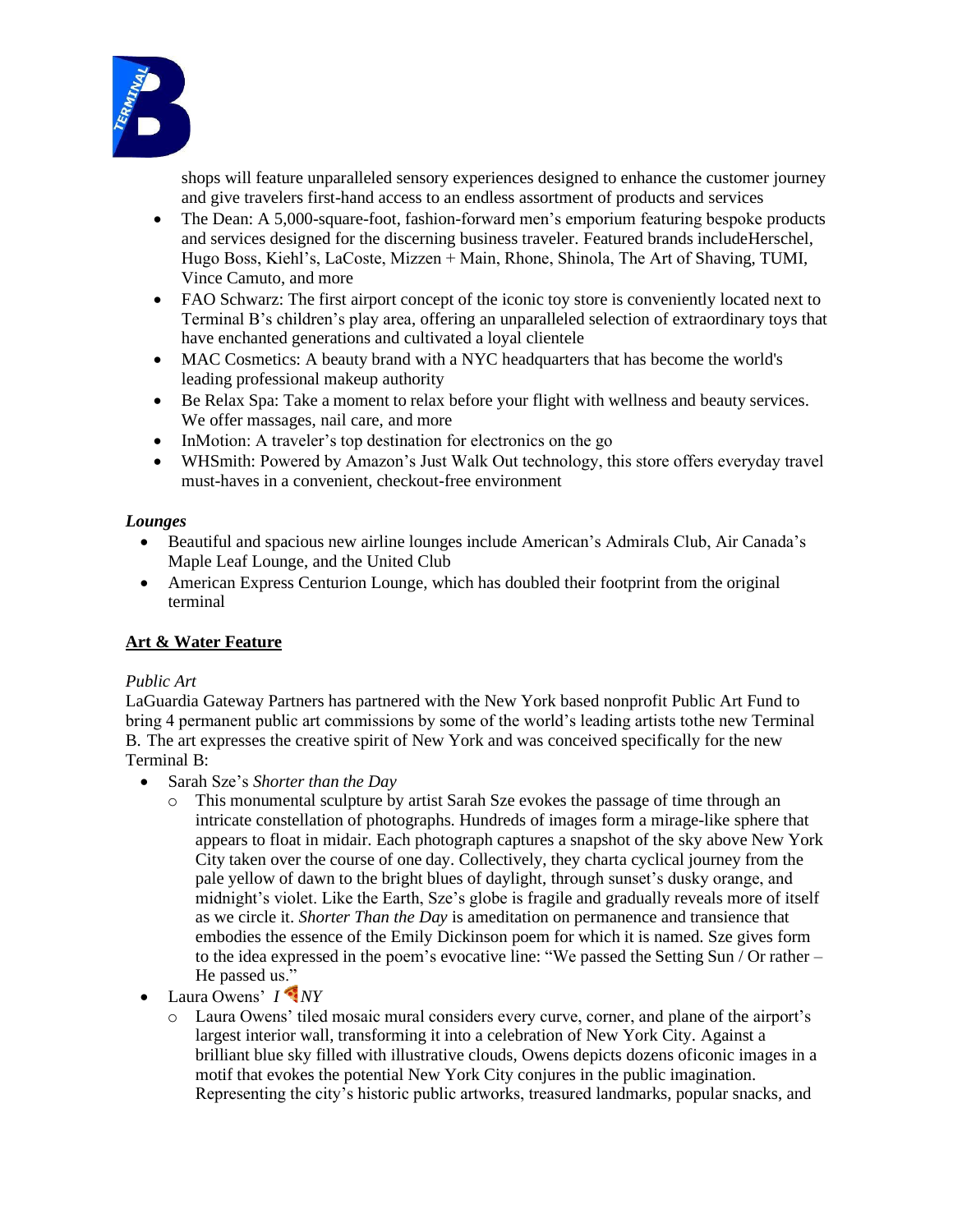

everyday sights, the mural also includes many symbols of the expansive transit network that connects them all. The colossal worksynthesizes her unique painterly style with the artisan craft of handmade ceramic and the visual language of digital image-making. This dynamic composition changes with our point of view, as recognizable images seen from afar become gridded abstractions when seen in proximity, dissolving into impressionistic colorsand out-of-focus glimpses of our imagined city.

- Sabine Hornig's *La Guardia Vistas*
	- o Artist Sabine Hornig's *La Guardia Vistas* alters our perception of the urban landscape. Her transparent photo-collage fills an expansive glass façade, allowing sunlight to immerse visitors in a kaleidoscopic wash of color, image, and text as they move through the Connector. The highly detailed composition merges over 1100 photographs of New York City into a pair of interlocking cityscapes. Buildings pictured in twilight shades of blue reach up to the tops of inverted skyscrapers that reflect the golden morning sun. The work's title refers to Fiorello La Guardia, founder of the airport and New York City Mayor from 1934 to 1945. Hornig has included 20 quotes from and about La Guardia, reminding us of the power of visionary leadership to shape our shared environment
- Jeppe Hein's *All Your Wishes (*balloons and benches)
	- o Dozens of colorful and reflective balloon-shaped steel sculptures by artist Jeppe Hein are distributed throughout Terminal B, as if released into the air and allowed to float to the ceiling in defiance of gravity. Dispersed around every corner like a fairytale breadcrumb trail, Hein's brilliantly playful balloons invite viewers to lookskyward and embrace their sense of wonder.
	- o Jeppe Hein's witty and whimsical bench sculptures reinvent a familiar form of public seating, turning a functional object into a lyrical and evocative work of art. Three bright red benches curve, loop, and twist to form an irresistible invitation to spontaneous expression and social connection. Providing for a moment of respite tocountless travelers, Hein's benches offer new perspectives on ourselves, each other,and the spaces we have in common.

#### *Water Feature*

- The centerpiece of our commercial district, the Water Feature is the only installation of its kind in the Americas
- The Terminal B water feature uses 4,000 gallons of recirculated water, which travels through two suspended 25-foot-tall rings to create a water curtain
- We created multiple shows that are projected onto the water feature, using choreographed lighting, video projection and music.

## **New York Sense of Place**

The spirit of New York can be found throughout the new Terminal B:

- Facades of storefronts inspired by architecture of different neighborhoods of Manhattan, including Fifth Avenue, Rockefeller Center, and Soho.
- Native stone elements inspired by Westchester
- Photography of NYC throughout the terminal
- Restaurants and shops include Junior's Restaurant & Cheesecake, Brooklyn Dine, Eli's Essentials from Eli Zabar and Mulberry Street, from NY Chef Marc Forgione.
- Permanent commissioned artwork includes NY artist's Sarah Sze's sculpture *Shorter than the Day,* which incorporates hundreds of images of the sky above NYC, captured during a single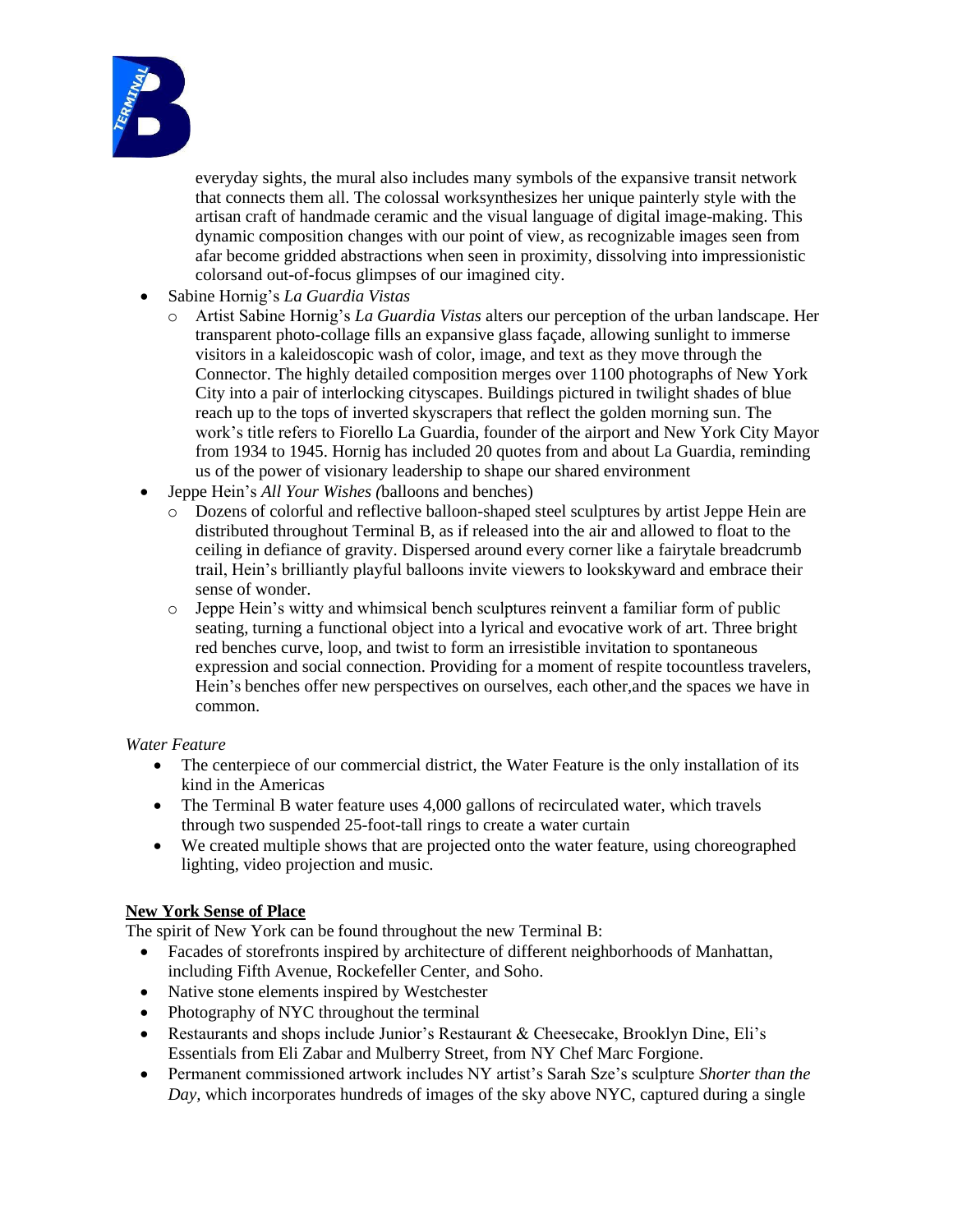

day; Laura Owens' *I NY* mosaic tile with iconic NYC images and Sabine Hornig's*La Guardia Vistas,* a transparent photo collage with over 1100 photographs of NYC and quotes from NYC Mayor and airport founder, Fiorello La Guardia

• Water Feature shows celebrating NYC

#### **Baggage Handling System (BHS)**

- The BHS is located in Levels 1-3 of the headhouse
- System can handle 3,250 bags per hour
- 3.2 miles of conveyer
- Installed using 1,704 miles of wire
- Outbound bags screened at 5 TSA inline CTX machines
- 9 common use inbound bag carousels plus 2 for over-sized luggage
- 7 induction belts, 2 oversize drop off belts and 3 curbside check-in position with belts (AC, AA and UA customers)
- 1 group check in belt
- 17 sortation piers
- BHS system is energy efficient and goes into 'sleep mode' when not in use. This is expected to save at least 37% of energy when compared to airports that use older technologymotors in their BHS.
- Mobile Inspection Tables (MIT):
	- o With 55 MITs, Terminal B has one of the largest numbers of MITS in theUS
	- o The bag is automatically placed on an MIT, which then rolls itself over to a TSA officer to manually inspect the bag on the mobile table
	- o MIT is guided by LIDAR technology. LIDAR stands for Light Detection and Ranging, and it is a remote-sensing method used by agencies such as NOAA to examine the surface of the Earth.
	- o The MITs eliminate lifting and pulling by TSA officers, improve tracking accuracy, reduce noise pollution and increase the overall speed of the baggage screening process.

## **TSA Security Check-Point**

*General Overview*

- LGP partnered with the TSA to ensure the most technologically advanced screening equipment is used in the new Terminal B
- 1 main security check point allows TSA to staff more efficiently and open and close lanes as needed
- Our 16-lane operation includes dedicated lanes for families, wheelchairs, TSA pre-check, premium passengers and airport employees.
- Carpeting to reduce noise, a large re-composure area with plenty of seating and natural light to improve passenger comfort
- Security wait times are prominently displayed on digital screens

#### *Podiums (where passengers typically present boarding pass and ID to TSA Officer)*

- Utilizing the new CAT (Credential Authorization Technology) at 8 positions (out of 24 total)
- Passenger's driver's license or passport is scanned, instead of also scanning boarding pass.
	- o This eliminates a risk of a fraudulent boarding pass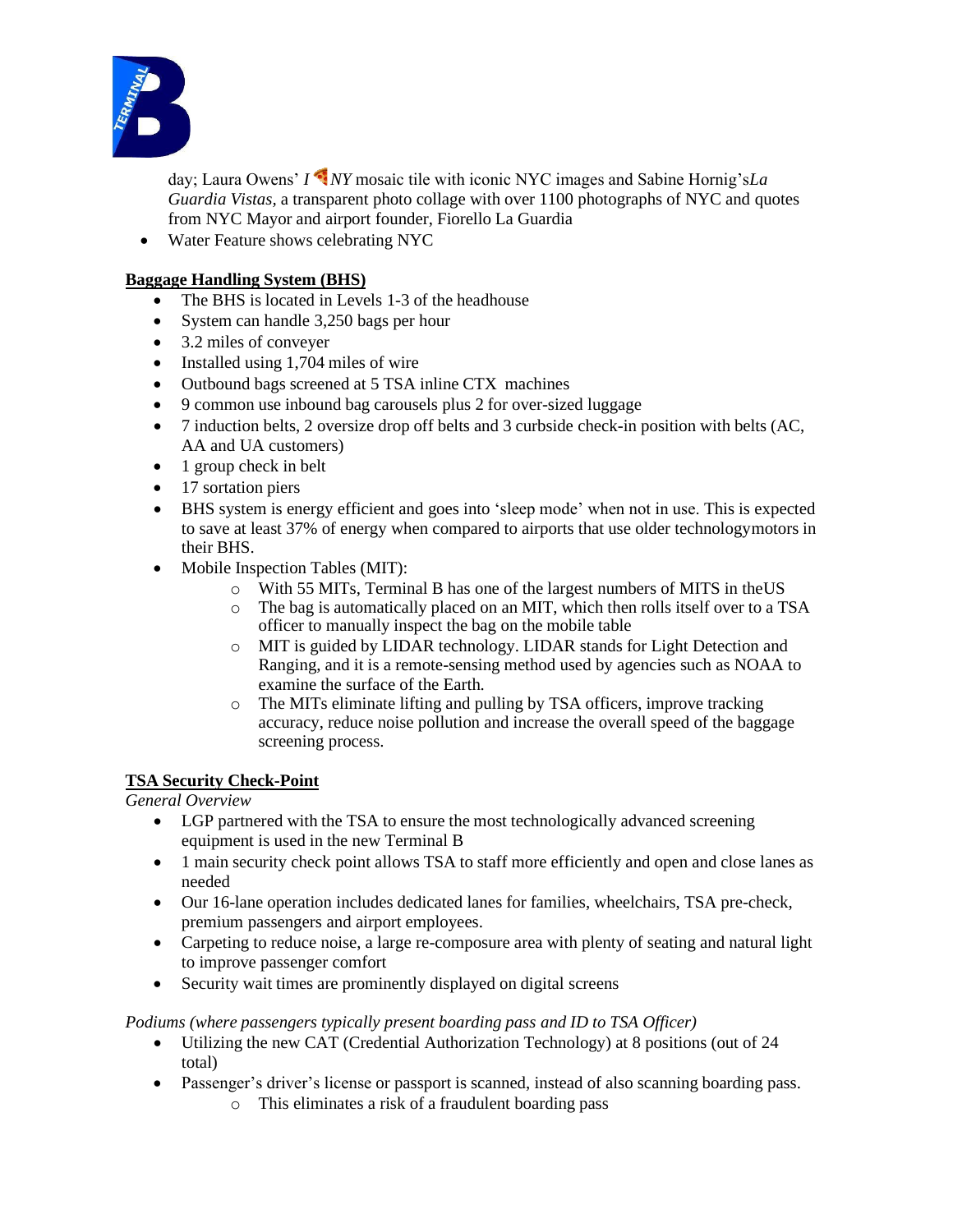

• One of the first airports in the US to use this technology

## *Smart PAD System (the conveyer belt system for screening carry-on items)*

- LaGuardia Terminal B is the first in the world to have this technology, called SmartPad ASL.
	- o Currently only being used in the TSA test lab, it allows up to 5 people to divest into bins simultaneously per lane and will automatically sequence the bins onto the belt while the passenger begins filling the next bin
- Trays for belongings have RFID tags on them
- As trays go through X-ray, they are classified as 'no threat'; 'possible threat' or 'high threat'.
	- o Based on classification, the bag is automatically sorted into the correct lane on the conveyer; If high threat, it goes into a ballistics containment unit.
- Faster screening process
- System includes an automated bin return with a camera able to track if someone leaves an item behind in the bin.
	- o A light flashes to alert passengers and TSA officers, and the system prevents the bin from entering the lowerator so it doesn't suck up the item.

#### *AIT – Advanced Imaging Technology/QPS 201 (the body scanner)*

- Most advanced system available
- Eight AITs
- Larger area to stand in for screening, easier to enter/exit, no need to raise your hands above your head, faster process time than conventional AITs

## **Innovative Technology**

- LGP partnered with the TSA to ensure Terminal B features the most technologically advancedscreening equipment. This includes mobile inspection tables as part of the baggage system, Smart PadSystem, and Advanced Imaging Technology
- Building Management System (BMS): Building Management System is a computer-based control system that controls and monitors the building's mechanical and electrical equipment such as ventilation, lighting, power system and fire systems.
- Mobile and contactless food ordering through our partnership with Grab: Guests can use their phone to order food from select restaurants.
- Dynamic terminal map: In addition to traditional static maps throughout the terminal, we offer an interactive map that allows you to navigate the terminal virtually, find walking paths to points of interest.
- Common use check-in systems allow any airline to utilize any check-in counter position.
- Common use check-in kiosks allow passengers to utilize any kiosk in the departure hall, also with bag tag printing capability.
- Dynamic signage in the TSA queue display passenger wait times and allows queue zones to be adjusted based on passenger demand.
- Redesigned Flight Information Display screens across the passenger journey designed to communicate flight information to passengers in new and innovative ways.
- Testing UV light for cleaning handrails of escalators and temperature screening cameras to monitor guests with elevated temperatures.
- Feedback Now updated to incorporate OR code for touchless operation.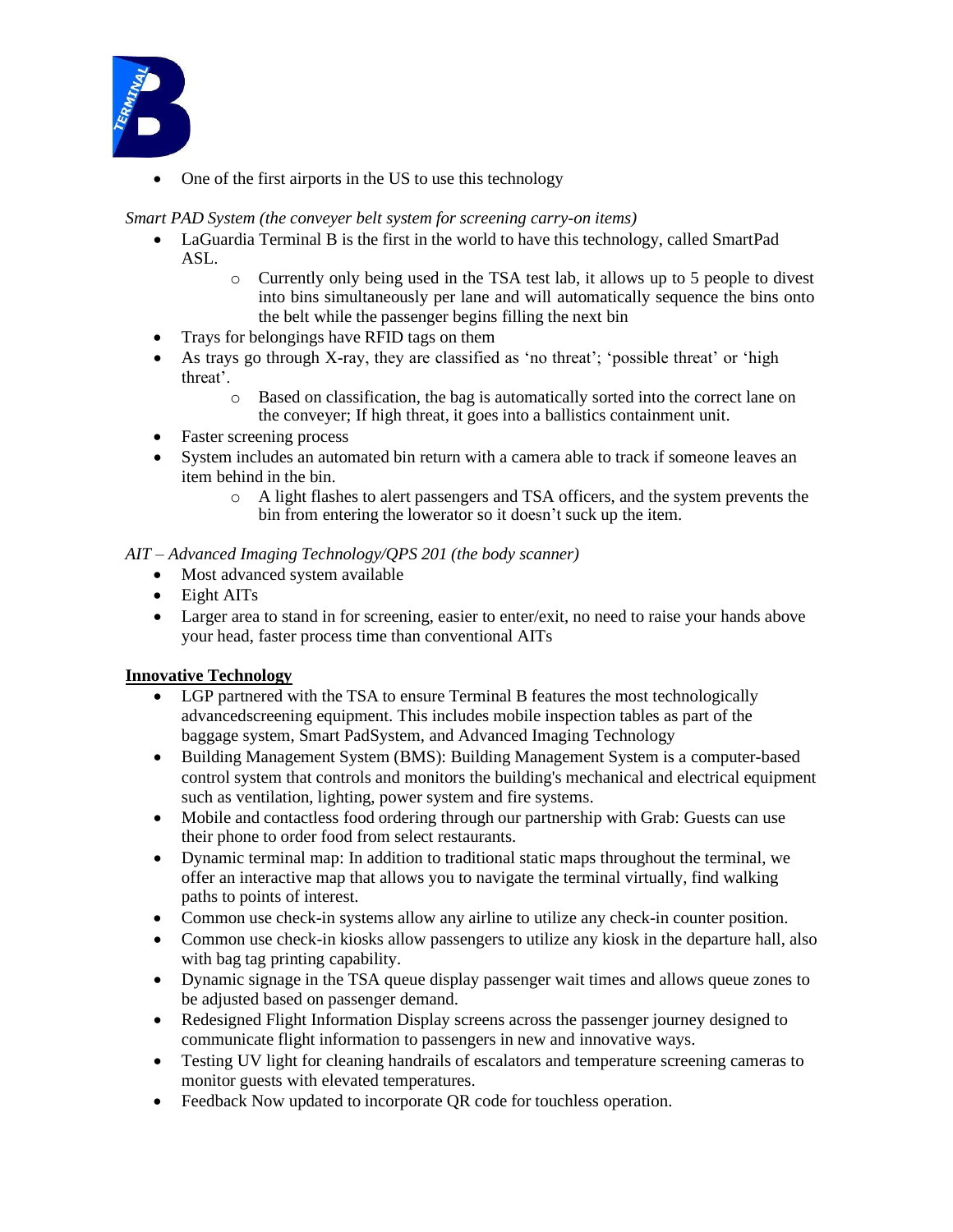

- Dynamic displays at baggage claim that will display baggage delivery time, taxi/bus wait time, weather etc.
- Integrated Operations Center with the latest CCTV and system monitoring technology
- LaGuardia Gateway Partners is piloting numerous technology initiatives to improve guest experience and increase operational efficiency and commercial outlook
	- o *Using camera technology to monitor and analyze vehicle traffic on terminal frontage*
	- o *Testing Smart Restroom technology that incorporates data including passenger footfall, passenger feedback on restroom conditions and janitorial time spent cleaning to guide better cleanliness (this includes Feedback Now – as well as other elements)*
	- o *Testing People Counting & Tracking technology to support both the Operation and the Commercial program. People counting technology can – for example – allow us to share data with partners like the TSA to review in consideration of efficient staffing levels. And tracking technology helps us measure dwell time for the commercial program.*
	- o *SITA twin pilot to monitor overall airport operations*

#### **Sustainability**

- The new Terminal B was the first airport project in the world to achieve the LEED v4 Gold certification for sustainable design.
- The Terminal B project received the first-ever Envision Platinum award from The Institute for Sustainable Infrastructure (ISI) under its newly updated Envision V3 framework.
- 99% of debris from the old P2 parking garage has been recycled for use on the project
- The new baggage system is eco-friendly and uses 37% less energy compared to older systems.
	- o The new Baggage Handling Systems (BHS) provides controlled movement of bags only when they are present on the system – and will essentially be in 'sleep mode' when not in use.
- The new terminal features water saving plumbing fixtures:
	- o Solar Hot Water System Rooftop solar hot water systems augment the domestic hot water supply for the bathrooms.
	- o The solar hot water system, combined with our water efficient fixtures, is expectedto generate 78% in hot water energy savings when the new terminal is complete.
- The new terminal features energy saving LED lighting:
	- $\circ$  These LED lights are currently installed in the new Arrivals & Departures Hall, eastern concourse and the Central Heating and Refrigeration plant and will also be installed in the new western concourse, once complete.
	- o Furthermore, the orientation of the building along the east-west allows the building to harness natural light which can be controlled using daylighting dimmers.
	- o Occupancy sensors are also deployed to optimize energy use.
- LGP is optimizing the performance of heating and cooling through LGP's computer-based Building Management System:
	- o The new Terminal B features demand control ventilation design that utilizes outside air dampers & variable air volume (VAV) systems to supply the right amount of fresh air to guests when and where needed.
	- o There are two types of roof materials being used at the new Terminal B. The roof is covered with light color aluminum and PVC membrane. The light color materials